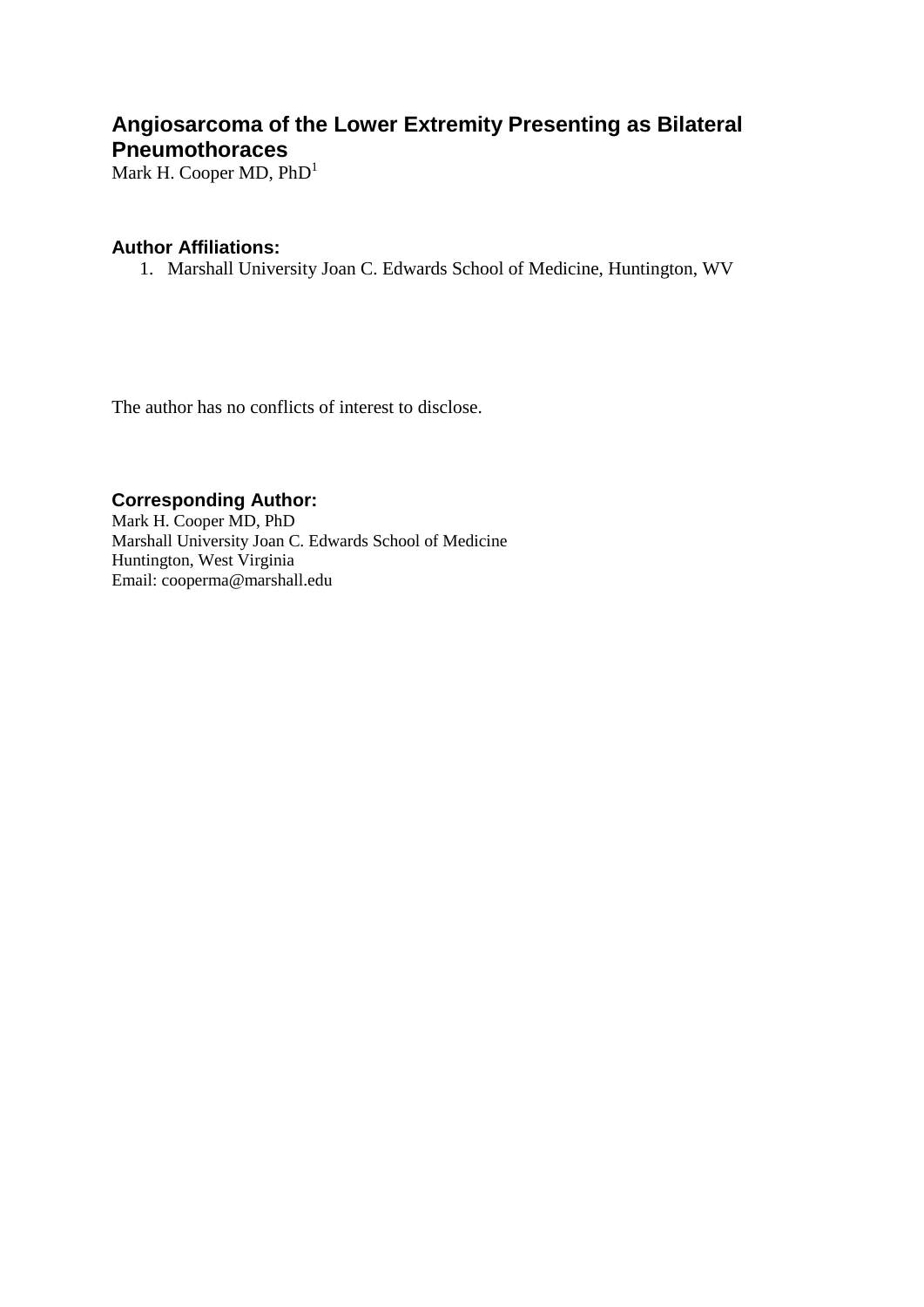## **Abstract**

Spontaneous pneumothorax usually presents as unilateral disease. Bilateral spontaneous pneumothoraces are less common and are more likely to be secondary than primary. We describe a case of bilateral spontaneous pneumothoraces that were resistant to conventional treatment, and found ultimately to be secondary to angiosarcoma of the lower extremity. A previously well 49 year old white female was referred to our institution in London with bilateral pneumothoraces. A left video assisted thoracoscopic procedure was undertaken, and the wedge resection of the lung specimen contained an area of metastatic tumor. Talc was placed into the left pleural cavity; talc was also placed at the bedside into the right pleural cavity which was slow to heal, and required a second chest tube and Heimlich valve.

The pneumonthoraces were eventually found to be secondary to metastatic angiosarcoma of the thigh. A groin mass was biopsied and found to be the source of the metastatic deposits. This was not present on initial examination. The patient was referred for chemotherapy to a specialized sarcoma unit. Spontaneous pneumothorax may be the first and only evidence for pulmonary metastases. This report highlights the importance of considering an underlying pathology in patients presenting with spontaneous bilateral pneumothoraces.

## **Keywords**

Bilateral pneumothorax, angiosarcoma

## **Introduction**

Spontaneous pneumothorax usually presents as unilateral disease and may be primary (where there is no obvious underlying lung disease) or secondary (underlying lung disease present). Most cases resolve with conservative management, thoracocentesis or tube thoracostomy. Guidelines and indications for VATS surgical treatment include recurrent pneumothorax, because the recurrence rate increases significantly after one pneumothorax, persistent air leak or if there is pathology identified on a CT scan such as a bleb. Where surgical treatment is performed for recurrence or persistent pneumothorax, the results are often excellent with only a small incidence of recurrence. Operations include thoracoscopy using VATS or robotic techniques. This is the standard of care for almost all cases. Thoracotomy is usually not indicated. All incisions are therefore less than 2cm, and post operative pain and discomfort is therefore avoided. The affected area of lung tissue is resected using endoscopic staplers, through port sites, and this is combined with either a mechanical or chemical pleurodesis. This is also performed as an endoscopic technique. Pleurectomy is reserved for more resistant cases.

Bilateral spontaneous pneumothoraces are however far less common and are more likely to be secondary or iatrogenic than primary. Treatment of the underlying condition is necessary in addition to surgical treatment. Management is more challenging, since the patient often has bilateral chest tubes, and the anesthetic technique may be more intricate. We describe a case of bilateral spontaneous pneumothoraces that were of unknown etiology, and were resistant to conventional conservative surgical treatment. Even surgical treatment of one side (the left in this case), was difficult to accomplish. The pneumonthoraces were eventually found to be secondary to metastatic angiosarcoma of the thigh, which in itself posed problems with pathological diagnosis.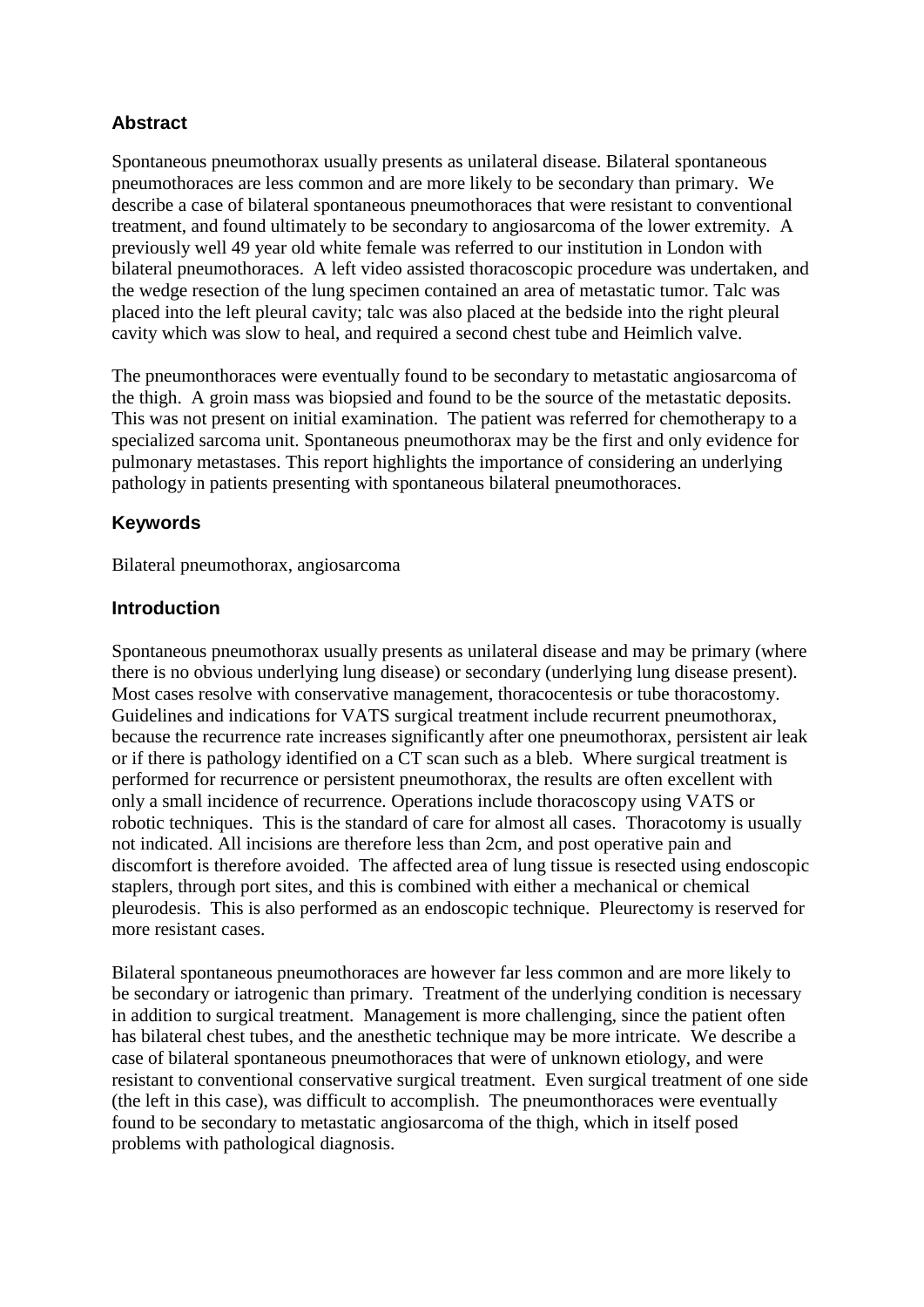## **Case Report**

A previously well 49 year old white female was referred to our institution with bilateral pneumothoraces. She had been treated with bilateral chest tubes at the outside institution. Upon arrival, the patient was spontaneously ventilating, neurologically intact and was haemodynamically stable. There were small air leaks from the chest tubes bilaterally. A chest CT scan showed small bilateral pneumonthoraces with no evidence of foreign bodies, mass lesions, bullae or pulmonary infiltrates. There was a history of one prior pneumothorax treated successfully by tube thoracostomy two months previously, which had resolved without incident. The patient had also been treated for a DVT four months previously. Clinical examination of the lower extremities was negative. The patient had a recent CT scan of the abdomen and pelvis that had showed no abnormality.

The patient was initially managed conservatively, however on successive chest X rays, the left lung had collapsed further and the air leak had become larger. A decision was made to explore the left side using a VATS technique. During the operation, a double lumen tube was placed and the right lung was ventilated in a stable manner with only a small air leak. The left lung looked grossly normal with a small area of torn scar tissue at the lung apex which was resected. Parietal pleural abrasion subsequently was performed, chest tubes were placed and the patient was extubated.

The air leaks from both lungs resolved over time with full lung expansion, and the chest tubes were removed. Prior to removal of the right chest tube, talc slurry was instilled into the right pleural cavity to achieve pleurodesis. However this failed to prevent a recurrence of pneumothorax on this side and a new chest tube had to be inserted. The patient was discharged home with the right chest tube and Heimlich valve. She was seen as an outpatient when the right tube was finally removed without incident. A right sided VATS surgical approach was being considered. However the right sided pneumothorax healed well after placement of the second chest tube therefore avoiding another operation with further positive pressure ventilation.

The initial pathology of the resected lung apex had shown an area of carcinoma or sarcoma, and needed further clarification. Further characterization of the pathology specimen by outside review finally showed metastatic angiosarcoma.

The patient was referred to a sarcoma oncologist for chemotherapy, during which she noted a new mass in her left groin. Biopsy confirmed the diagnosis of primary angiosarcoma. Following chemotherapy, the groin mass lesion regressed, and the patient progressed well with no complications and well expanded lung fields bilaterally. There was no effusion or pneumothorax at this point.

## **Discussion**

The differential diagnosis of bilateral spontaneous PTX includes rupture of apical blebs, lymphangioleiomyomatosis (LAM), tuberculosis, emphysematous bullae, diffuse metastatic cancer, trauma, HIV disease and infiltrative pulmonary disease.<sup>1</sup> In our case, the patient's diagnosis was unclear until her pulmonary issues had largely resolved. There was little to suggest the actual diagnosis at the time of presentation. There was no CT evidence of pulmonary pathology, and the initial pathology report from the resected pulmonary specimen was tumor of unknown etiology. There was also no obvious primary tumor on clinical or CT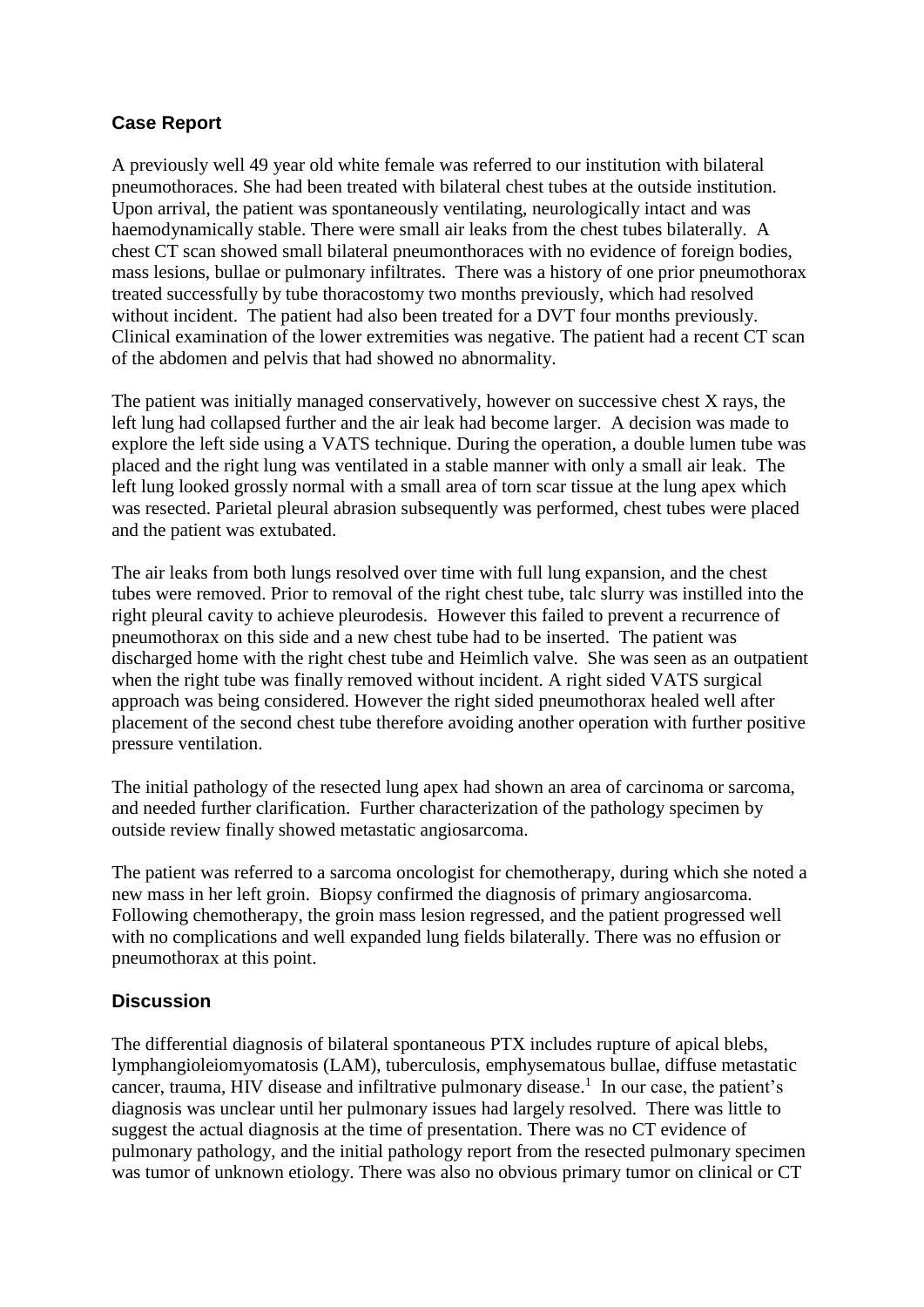examination at the time of the patient's initial presentation. Thus the diagnosis of metastatic angiosarcoma was not readily apparent.

The treatment of bilateral spontaneous pneumothorax is usually dictated in part by the underlying etiology. Surgery may help resolve the pneumothorax by resecting blebs or bullae and creating pleural adhesions, but at the same time, the diagnosis can be attained from the histological examination of the resected lung tissue. Medical treatment should be instigated for the underlying disease process where appropriate. In the case described, the preferred treatment may have been more conservative if diffuse pulmonary metastases had been known to be present preoperatively. Studies have shown that the treatment of pleural disease from metastatic cancer is more appropriately treated by a conservative approach, $2$  and this would have been the plan in our patient. Interestingly there are reports of the occurrence of bilateral spontaneous pneumothorax during pazopanib therapy for pulmonary soft tissue sarcoma metastases. Pazopanib has been recently introduced into the treatment plan for metastatic soft tissue sarcomas that are relatively resistant to conventional chemotherapy. Spontaneous pneumothorax is a rare but well recognized complication of such therapy. In our described patient, no therapy had been implemented; however, it could be seen how easily such therapy may bring out the development of pneumothorax pathology. An accelerated treatment response however is not necessary for a pneumothorax to develop.

The final pathological diagnosis in our patient was angiosarcoma. This is a rare tumor which arises from endothelial cells. It is an aggressive tumor and tends to recur locally, spread widely and have a high rate of lymph node and systemic metastasis.<sup>3</sup> Median survival is between ten and twenty months and patients should be managed in specialized oncology centers with an interest in sarcomas where treatment may include surgical excision, chemotherapy and/or radiotherapy. Our patient was referred appropriately and responded well to chemotherapy.

Bilateral PTX associated with metastatic angiosarcoma from the scalp<sup>4-8</sup> and breast<sup>9</sup> have been described previously. In three of these reports, bilateral pneumothorax was the presenting symptom which subsequently led to the diagnosis of the primary scalp angiosarcoma. 4-6 In one case it was disseminated angiosarcoma that presented as a hydropneumothorax.<sup>11</sup> There are however no previous reports of angiosarcoma from extremeties presenting as bilateral pneumothorax. The primary tumor in our case had metastasized from the thigh to the lungs, although was extremely small and therefore not discovered at the time of or prior to presentation. No abnormality was seen on the presenting chest radiograph or CT scan, although histological analysis confirmed the presence of micrometastatic lesions, suggesting that chest radiographs and CT scan may be suboptimal in such situations.<sup>10</sup> Taken together the etiology of the pneumothorax was less clear in the present case than in previous other cases described. In this case, the treatment response was also more difficult to attain. Spontaneous pneumothorax may be the first and only evidence for metastases from angiosarcoma or any other tumor. Pneumothorax may also be the only symptom with infectious or infiltrative pulmonary disease. Our report highlights the importance of carefully considering an underlying pathology in patients presenting with spontaneous bilateral pneumothoraces.